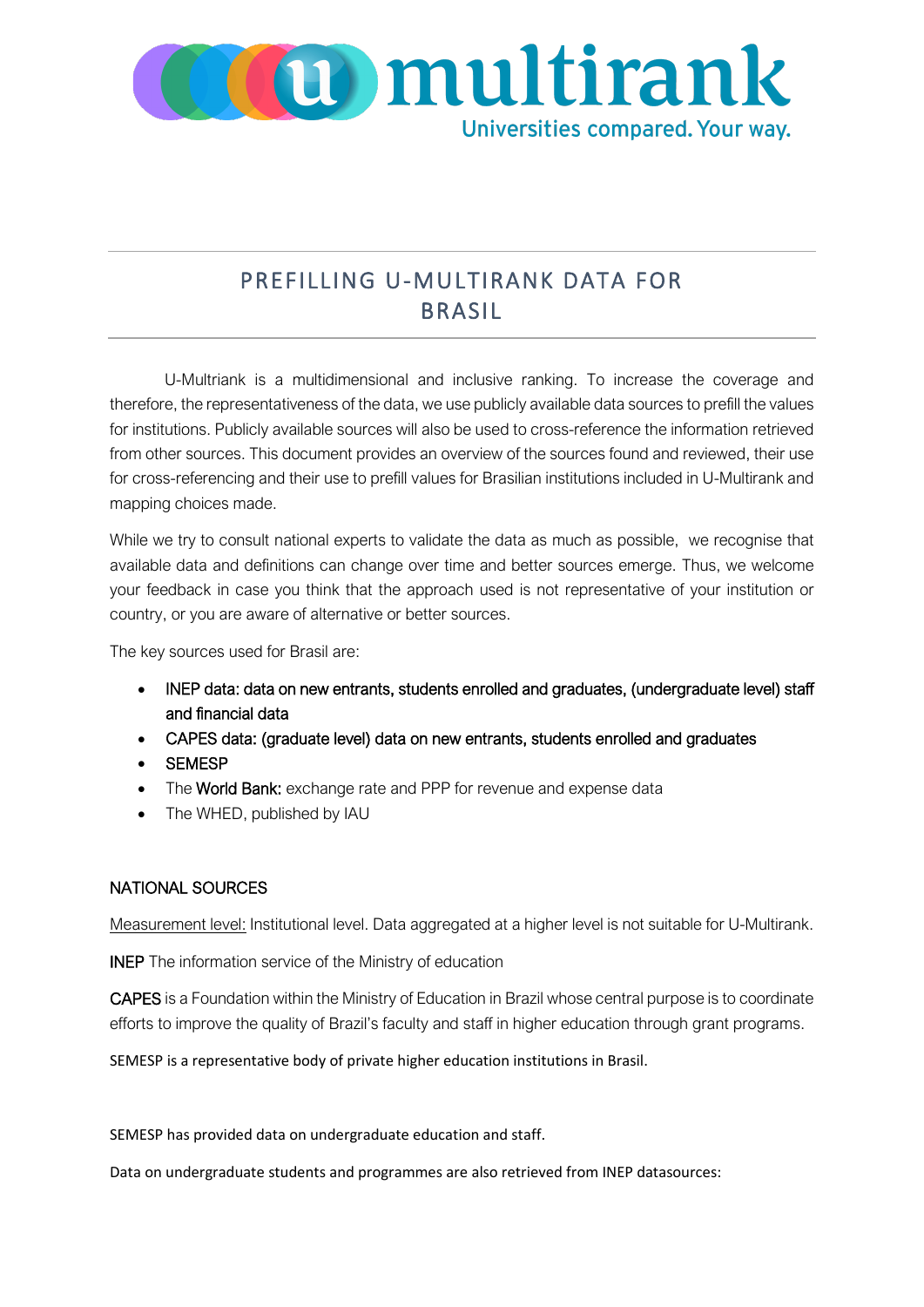

- SUP\_ALUNO\_2019
- DM\_ALUNO
- Sup\_ALUNO\_2017

Data on staff are also retrieved from INEP database

• DM\_DOCENTE\_18

Data on programmes is also retrieved from INEP

• DM\_CURSO\_18

Data on graduate education are in the CAPES database. sucupira.capes.gov.br.

- br-capes-colsucup-discentes-2020-2021-11-10
- br-capes-colsucup-discentes-2019-2021-11-10
- br-capes-colsucup-discentes-2018-2021-11-10
- br-capes-colsucup-discentes-2017-2021-11-10
- br-capes-colsucup-discentes-2016-2021-03-01
- br-capes-colsucup-discentes-2015-2021-03-01

## INTERNATIONAL SOURCES

Measurement level: Institutional level except for exchange rate and PPP, which is required on a country level.

(the) World Bank provides financial and technical assistance to developing countries. At the World Bank, the Development Data Group coordinates statistical and data work and maintains a number of macro, financial and sector databases. The World Bank's data bank contains a large array of publicly available data<sup>1</sup>, including exchange rate and PPP data.

Data obtained:

• Data on exchange rates and PPP rates to converts and compare revenue and expense data.

<span id="page-1-0"></span><sup>1</sup> World Bank. (2019). The Wolrd Bank Data. Retrieved from About us: https://data.worldbank.org/about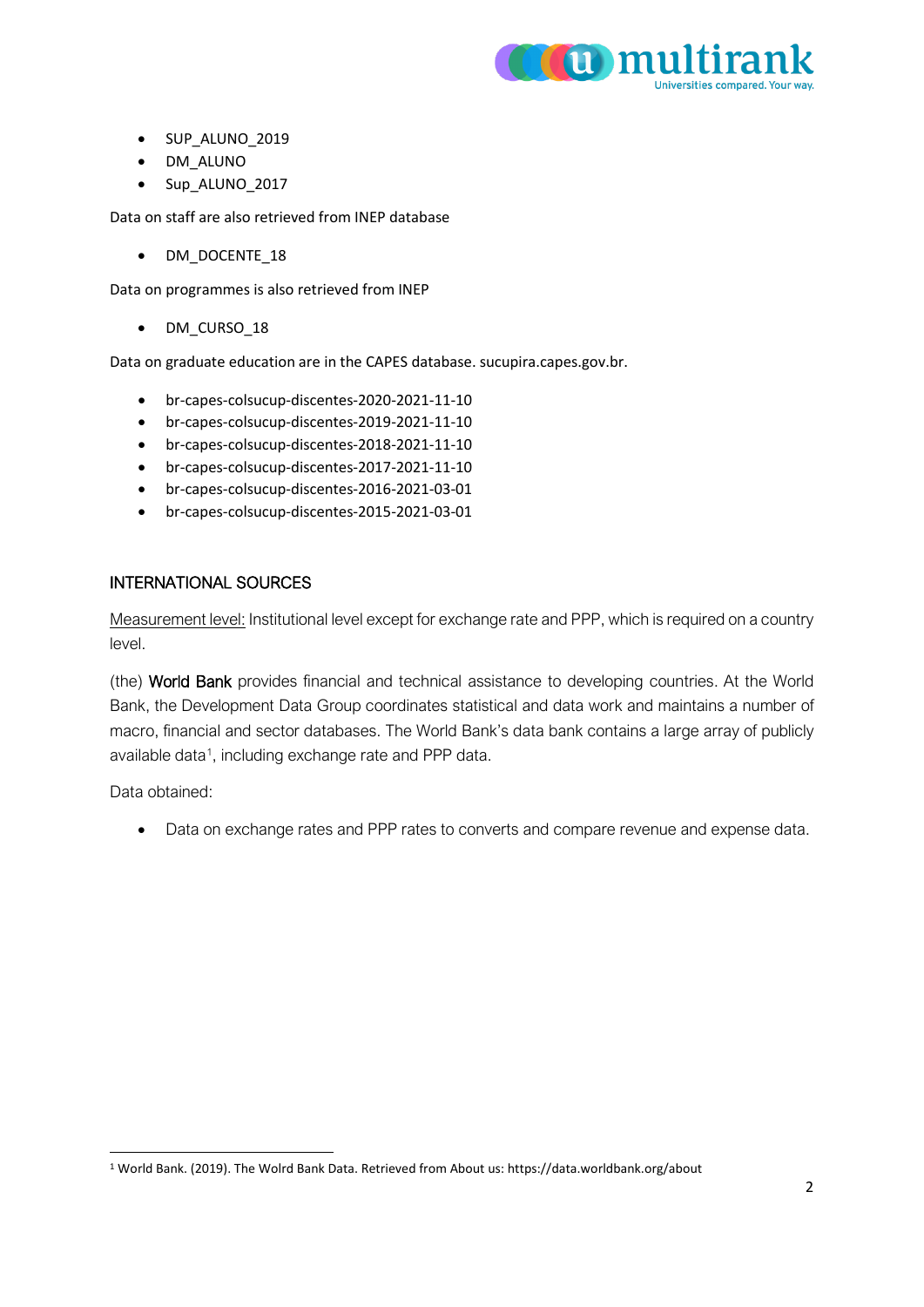

## APPENDIX

| <b>U-Multirank</b><br>Question | Data element                               | <b>Mapped element</b>                                                                                                                                                                                                                                                                                                                                                                                             |
|--------------------------------|--------------------------------------------|-------------------------------------------------------------------------------------------------------------------------------------------------------------------------------------------------------------------------------------------------------------------------------------------------------------------------------------------------------------------------------------------------------------------|
| Q1: Name                       | Legal name of the<br>institution           | IAU; WHED                                                                                                                                                                                                                                                                                                                                                                                                         |
|                                | English name to appear in<br>U-Multirank   | IAU; WHED                                                                                                                                                                                                                                                                                                                                                                                                         |
| Q2: General<br>characteristics | Type of institution:                       |                                                                                                                                                                                                                                                                                                                                                                                                                   |
|                                | Public/ private character:                 | IAU; WHED                                                                                                                                                                                                                                                                                                                                                                                                         |
|                                | Foundation year of<br>current institution: | IAU; WHED                                                                                                                                                                                                                                                                                                                                                                                                         |
| <b>Programmes</b>              | Number of programmes                       | undergraduate<br>Datasource: INEP<br>Table:DM_ALUNO<br>Selections:<br>$filter(TP\_SITUACAO = 1)$<br>distance_courses<br>$prog_ba_i_{pre}$ presence = $11$ ,<br>$prog\_ba\_i\_online = '1\_2',$<br>prog_ba_ii_presence = $2_1$ ,<br>$prog_ba_ii_online = '2_2')$ %>%<br>prog_ba_i_total = sum(prog_ba_i_online, prog_ba_i_presence)<br>prog_ba_ii_total = sum(prog_ba_ii_online, prog_ba_ii_presence),<br>graduate |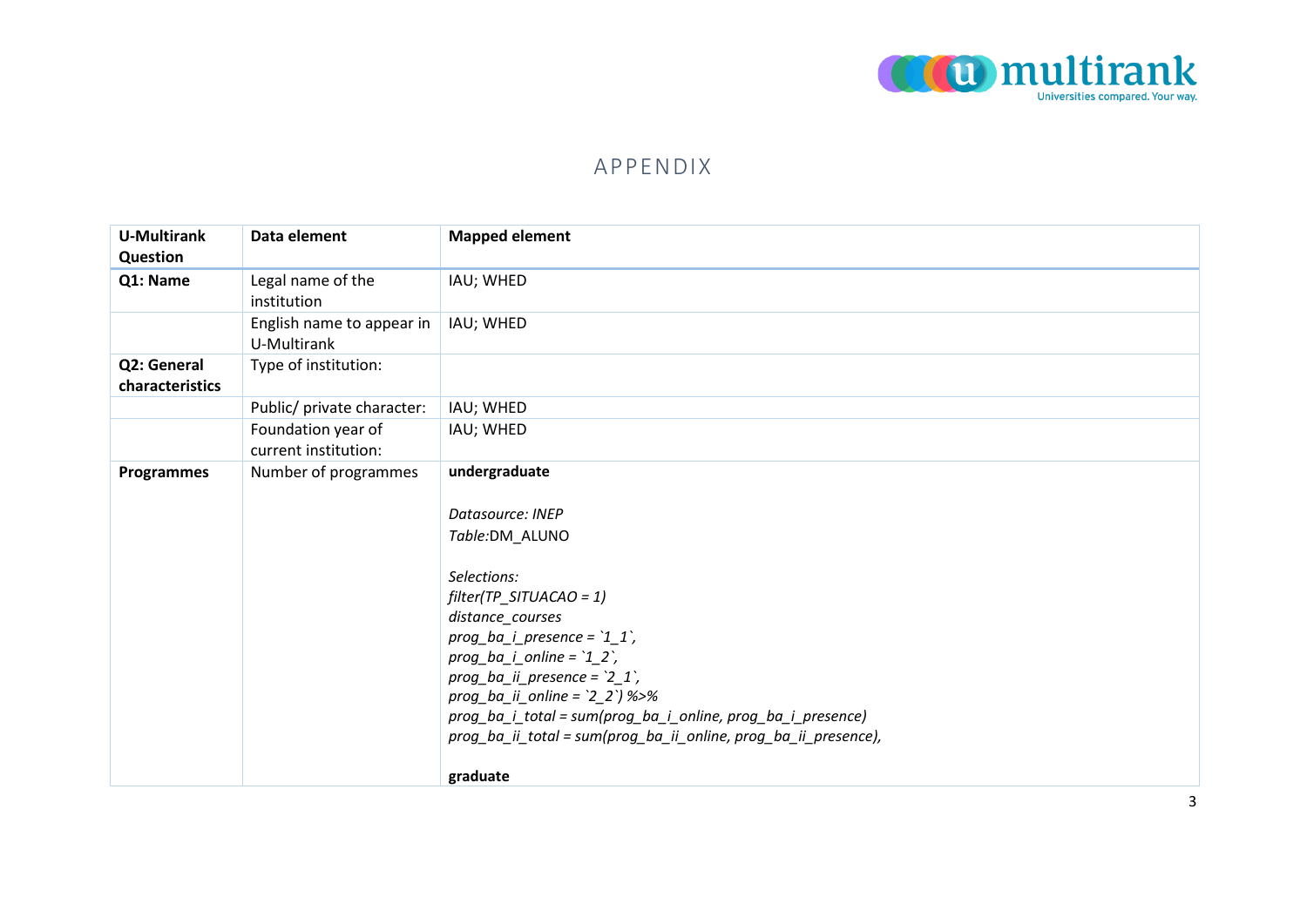

|                                                  |                                      | prog_mas_i_total = MESTRADO,<br>prog_mas_ii_total = `MESTRADO PROFISSIONAL`,<br>prog_phd_total = DOUTORADO                                                                                                                                                                                                                                                                                 |
|--------------------------------------------------|--------------------------------------|--------------------------------------------------------------------------------------------------------------------------------------------------------------------------------------------------------------------------------------------------------------------------------------------------------------------------------------------------------------------------------------------|
|                                                  | Standard period of study             | bachelor<br>prog_ba_i_periodofstudy_years = 4,<br>prog_ba_ii_periodofstudy_years = 5,<br>master<br>$prog\_mas_i\_periodofstudy\_years = 2,$<br>prog mas ii periodofstudy years = $3$                                                                                                                                                                                                       |
| <b>Question 5</b><br><b>Students</b><br>enrolled | Total number of students<br>enrolled | Undergraduate<br>Source: SEMESP<br>Year 2018-2020<br>Selections<br>students ba_i= Matrículas Bacharelado<br>students ba_ii = Matriculas Licentiatura<br>Graduate<br>Source: CAPES<br>Year: 2018-2020<br>Selections:<br>filter(NM_SITUACAO_DISCENTE = "MATRICULADO")<br>students master = sum(MESTRADO, `MESTRADO PROFISSIONAL),<br>students phd = sum(`DOUTORADO PROFISSIONAL`, DOUTORADO) |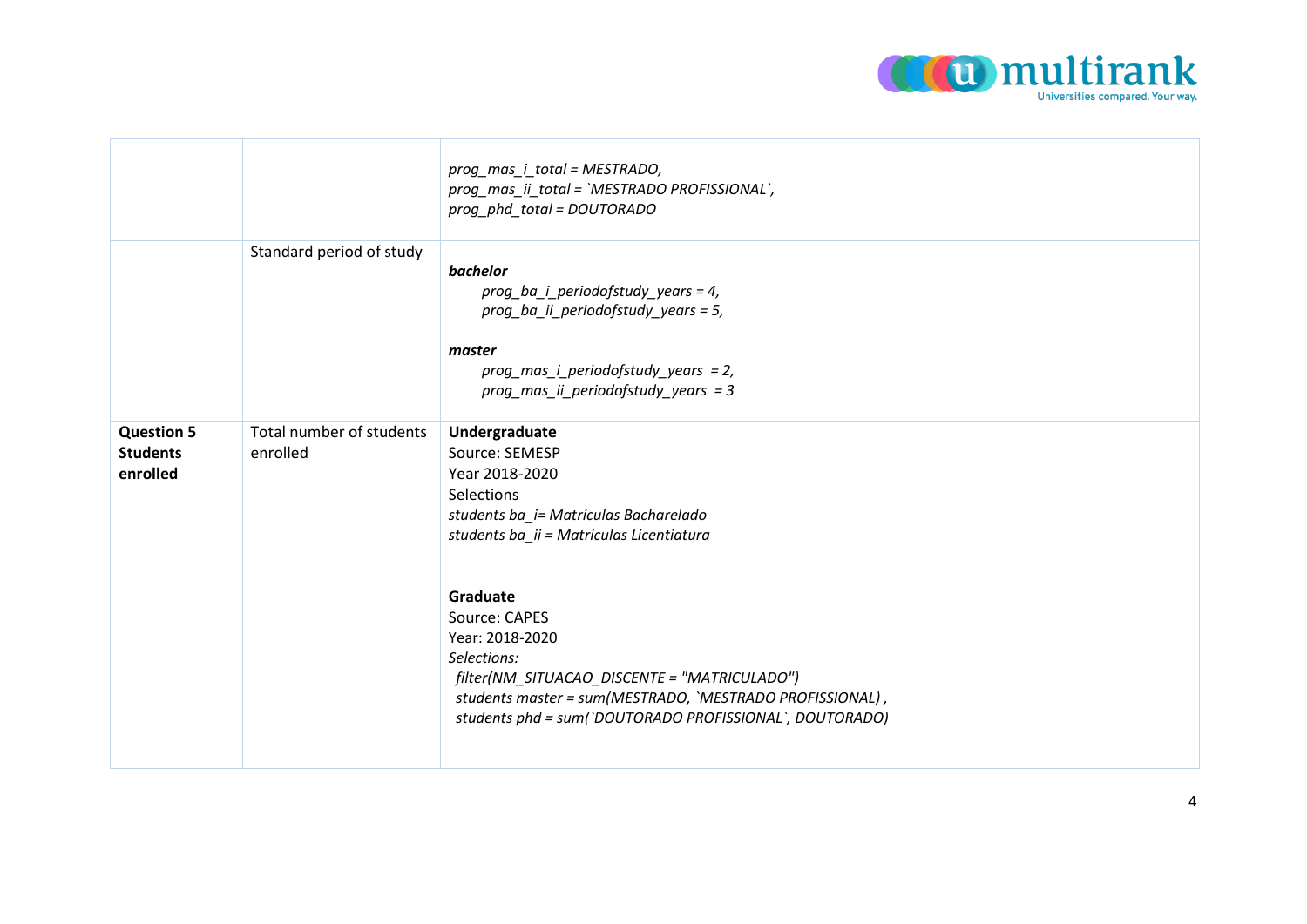

|                     | Foreign degree seeking<br>students                          | Undergraduate<br>Source: INEP<br><b>Selections</b><br>$filter/IN\_MATRICULA = 1,$<br>TP NACIONALIDADE = 3<br>Graduate<br>Source CAPES<br><b>Selections</b><br>filter(NM_SITUACAO_DISCENTE == "MATRICULADO",<br>DS_TIPO_NACIONALIDADE_DISCENTE != "BRASILEIRO")<br>students_foreign_degree_master = sum(MESTRADO, `MESTRADO PROFISSIONAL`)<br>students_foreign_degree_phd = sum(DOUTORADO) |
|---------------------|-------------------------------------------------------------|-------------------------------------------------------------------------------------------------------------------------------------------------------------------------------------------------------------------------------------------------------------------------------------------------------------------------------------------------------------------------------------------|
|                     | Female students enrolled                                    |                                                                                                                                                                                                                                                                                                                                                                                           |
| Q7: New<br>entrants | New entrants enrolled in<br>1st year bachelor<br>programmes | Datasource: inep: aluno<br>Years: 2018-2020<br><b>Selections</b><br>filterIN_INGRESSO_TOTAL == 1,<br>TP_GRAU_ACADEMICO = 1 or TP_GRAU_ACADEMICO = 2)<br>New entrants $Ba_i = 1$<br>New entrants ba_ii = $2$                                                                                                                                                                               |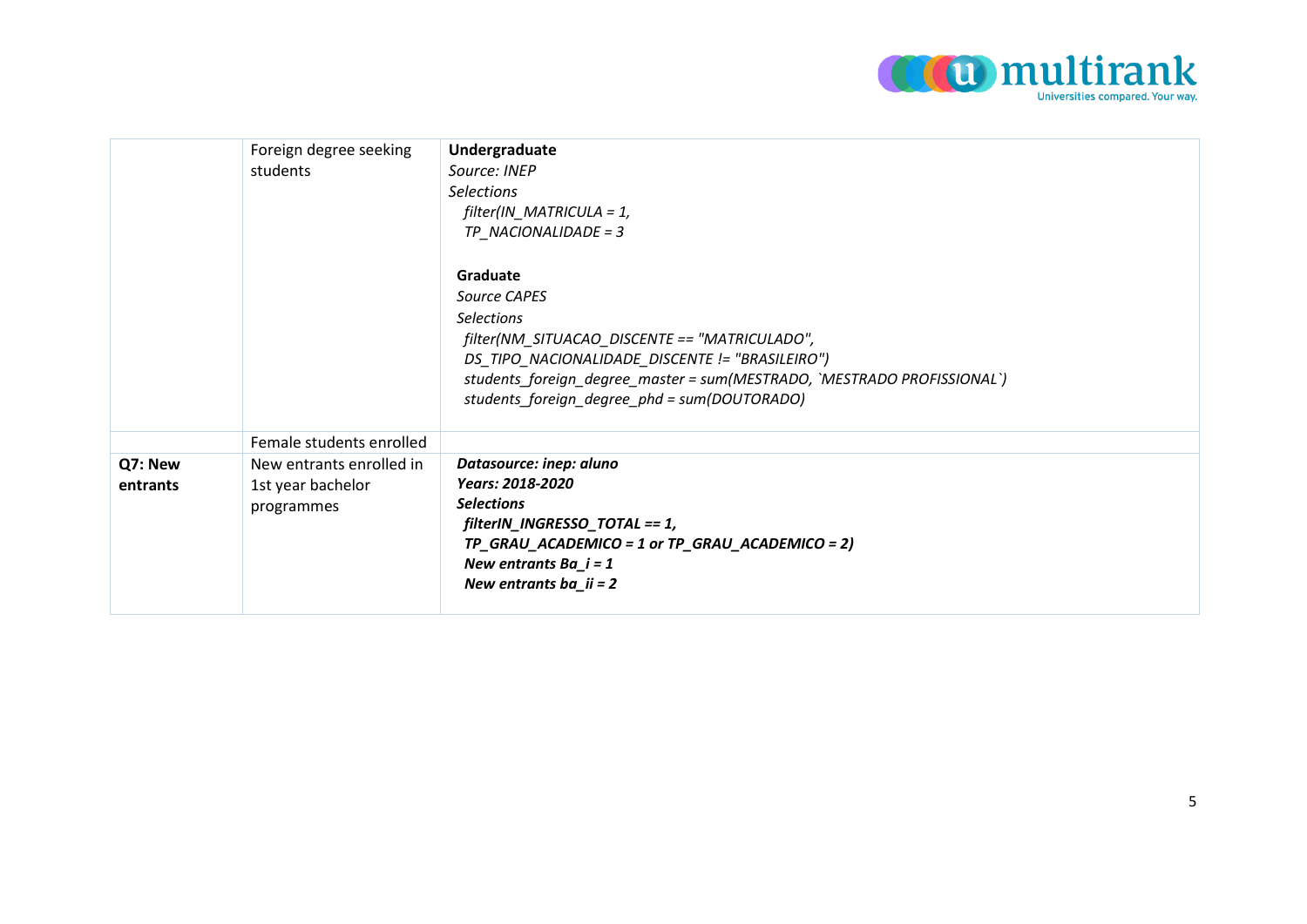

|               | New entrants enrolled in<br>1st year master<br>programmes | Datasource: capes<br>Years: 2018-2020<br><b>Selection</b><br>filter(ST_INGRESSANTE = "SIM") %>%<br>new entrants ma_i = MESTRADO,<br>new entrants ma_ii = `MESTRADO PROFISSIONAL` |
|---------------|-----------------------------------------------------------|----------------------------------------------------------------------------------------------------------------------------------------------------------------------------------|
| Q9: Graduates | Short degree                                              |                                                                                                                                                                                  |
|               | Bachelor                                                  | Source: SEMESP<br>Years: 2018-2020<br>Selection:<br>Graduates ba_i: Concluintes. Total, Bacharelado<br>Graduates_ba_ii: Concluintes, Total, Licenciatura),                       |
|               | Master                                                    | Source: CAPES<br>Years: 2018-2020<br>Selection:<br>filter(NM_SITUACAO_DISCENTE == "TITULADO") %>%<br>graduates ma_i = MESTRADO,<br>graduates ma_ii = `MESTRADO PROFISSIONAL`     |
|               | Doctorate/Phd                                             |                                                                                                                                                                                  |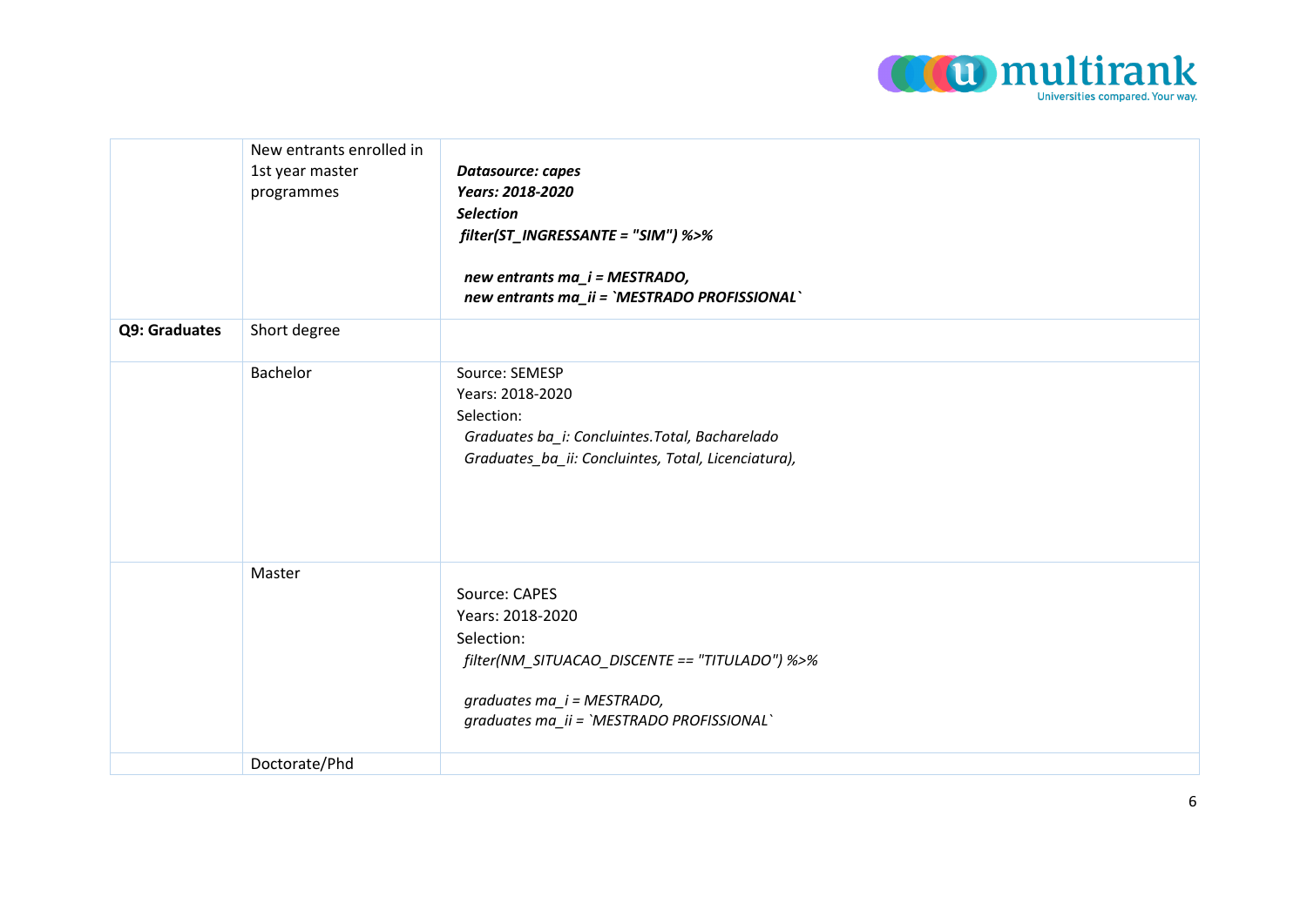

|                            |                     | Source: CAPES<br>Years: 2018-2020<br>Selection:<br>filter(NM_SITUACAO_DISCENTE == "TITULADO") %>%<br>$grads PhD = DOUTORADO,$                                                                                                                                                                             |
|----------------------------|---------------------|-----------------------------------------------------------------------------------------------------------------------------------------------------------------------------------------------------------------------------------------------------------------------------------------------------------|
|                            | Foreign doctorates  | Source: CAPES<br>Years: 2018-2020<br>Selections:<br>filter(NM_SITUACAO_DISCENTE = "TITULADO",<br>DS_GRAU_ACADEMICO_DISCENTE ="DOUTORADO" or DS_GRAU_ACADEMICO_DISCENTE = "DOUTORADO<br>PROFISSIONAL",<br>DS TIPO NACIONALIDADE DISCENTE!= "BRASILEIRO")<br>Graduates PhD foreign nationality = DOUTORADO) |
| Q10: Graduates<br>by field | Education           | Undergraduates (INEP)<br><b>Educação</b><br><b>Graduate(CAPES)</b><br>"EDUCAÇÃO                                                                                                                                                                                                                           |
|                            | Humanities and arts | <b>Undergraduate (INEP)</b><br>Artes e humanidades<br><b>Graduate (CAPES)</b><br><b>ARTES</b><br>LINGUÍSTICA E LITERATURA<br>CIÊNCIAS DA RELIGIÃO E TEOLOGIA<br><b>HISTÓRIA</b><br>ANTROPOLOGIA / ARQUEOLOGIA<br><b>FILOSOFIA</b>                                                                         |
|                            | Social sciences     | Undergraduate (INEP)<br>Ciências sociais, comunicação e informação<br><b>Graduate(CAPES)</b>                                                                                                                                                                                                              |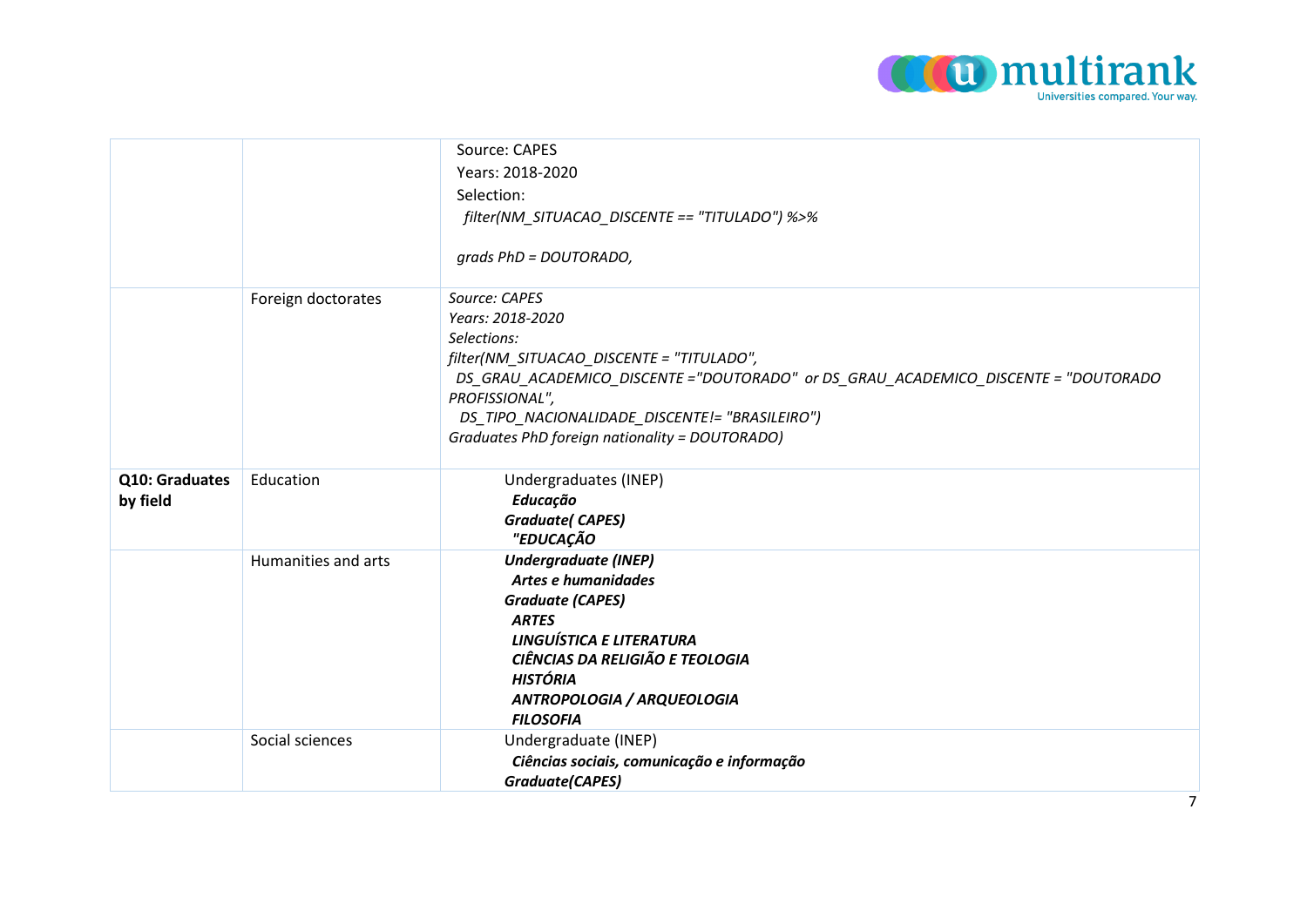

|                                                   | "ECONOMIA"  <br>"CIÊNCIA POLÍTICA E RELAÇÕES INTERNACIONAIS"  <br>"PSICOLOGIA"  <br>"SOCIOLOGIA"  <br>"GEOGRAFIA" <br>"PLANEJAMENTO URBANO E REGIONAL / DEMOGRAFIA"  <br>"COMUNICAÇÃO E INFORMAÇÃO                                                                |
|---------------------------------------------------|-------------------------------------------------------------------------------------------------------------------------------------------------------------------------------------------------------------------------------------------------------------------|
| <b>Business and law</b>                           | <b>Undergraduate (INEP)</b><br>Negócios, administração e direito<br><b>Graduate (CAPES)</b><br>"DIREITO"  <br>"ADMINISTRAÇÃO PÚBLICA E DE EMPRESAS, CIÊNCIAS CONTÁBEIS E TURISMO                                                                                  |
| Natural science,<br>mathematics and<br>statistics | Undergraduate (INEP)<br>Ciências naturais, matemática e estatística<br>Graduate (CAPES)<br>NM_GRANDE_AREA_CONHECIMENTO == "CIÊNCIAS BIOLÓGICAS"  <br>NM_GRANDE_AREA_CONHECIMENTO == "CIÊNCIAS EXATAS E DA TERRA" &<br>NM AREA AVALIACAO != "CIÊNCIA DA COMPUTAÇÃO |
| Information and<br>communication<br>technologies  | Undergraduate(INEP)<br>Computação e Tecnologias da Informação e Comunicação (TIC)<br>Graduate (CAPES)<br>CIÊNCIA DA COMPUTAÇÃO"                                                                                                                                   |
| Engineering,<br>manufacturing and<br>construction | Undergraduate (INEP)<br>Engenharia, produção e construção<br>Graduate(CAPES)<br>NM_GRANDE_AREA_CONHECIMENTO == "ENGENHARIAS"  <br>NM_AREA_AVALIACAO == "ARQUITETURA, URBANISMO E DESIGN                                                                           |
| Agriculture forestry,<br>fisheries and veterinary | Undergraduate (INEP)<br>Agricultura, silvicultura, pesca e veterinária<br>Graduate (CAPES)<br>NM_GRANDE_AREA_CONHECIMENTO == "CIÊNCIAS AGRÁRIAS                                                                                                                   |